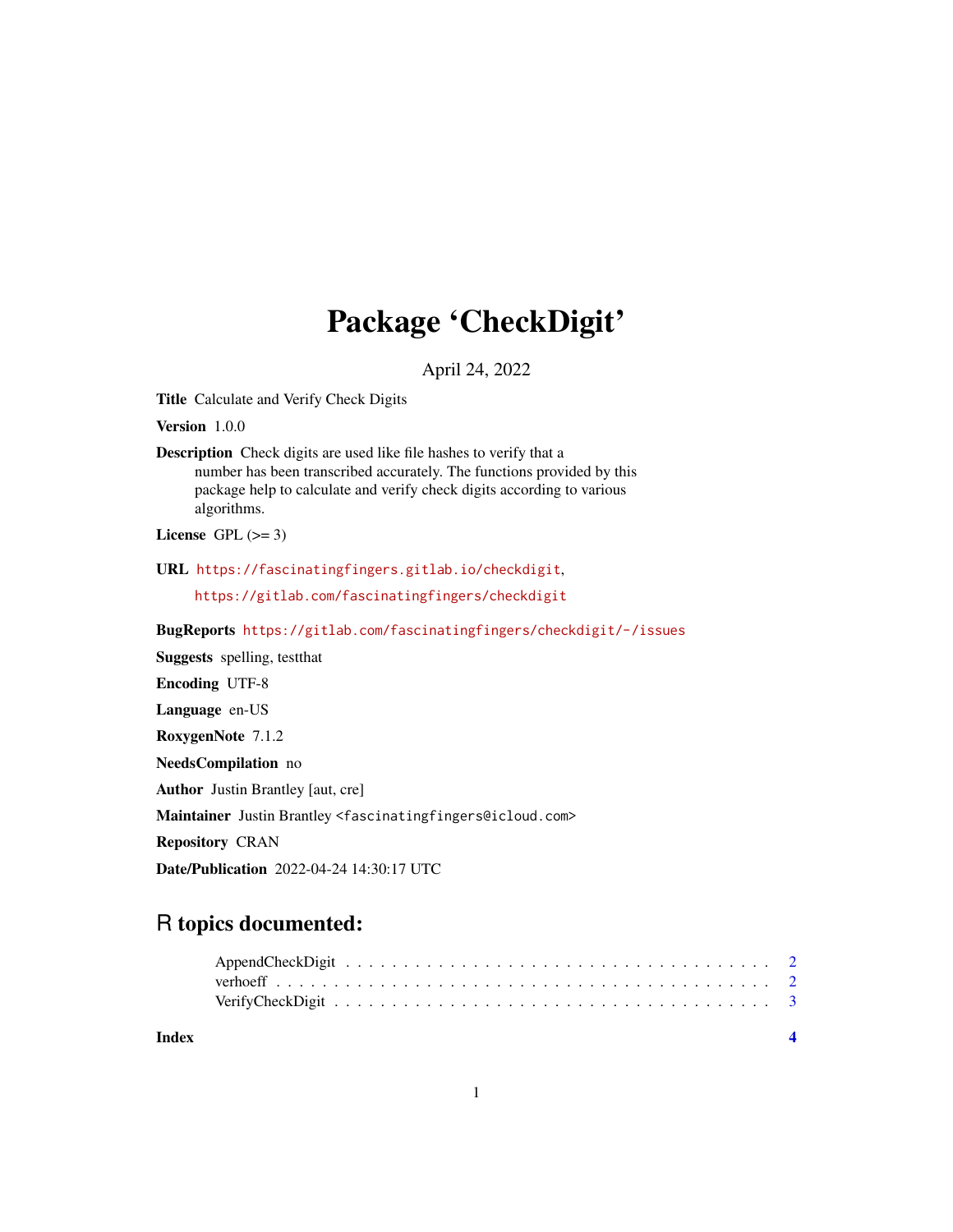<span id="page-1-0"></span>AppendCheckDigit *Append a check digit to a value*

#### Description

Append a check digit to a value

#### Usage

AppendCheckDigit(x, method)

#### Arguments

|        | character vector of values requiring a check digit        |
|--------|-----------------------------------------------------------|
| method | a character value naming the check digit algorithm to use |

#### Value

character vector similar to x but with a check digit appended to each value

#### Examples

AppendCheckDigit("1234", "Verhoeff") # 12340

verhoeff *Verhoeff algorithm implementation*

#### Description

The Verhoeff algorithm is appropriate for numerical data and detects all single-digit substitutions (x to y) and adjacent digit transpositions (xy to yx). In addition, the Verhoeff check digit can detect most twin errors (xx to yy), jump twin errors (xyx to zyz), jump transpositions (xyz to zyx), and phonetic errors ("sixty" to "sixteen").

#### Usage

```
AppendCheckDigit.Verhoeff(x)
```

```
VerifyCheckDigit.Verhoeff(x)
```
#### Arguments

x character vector of values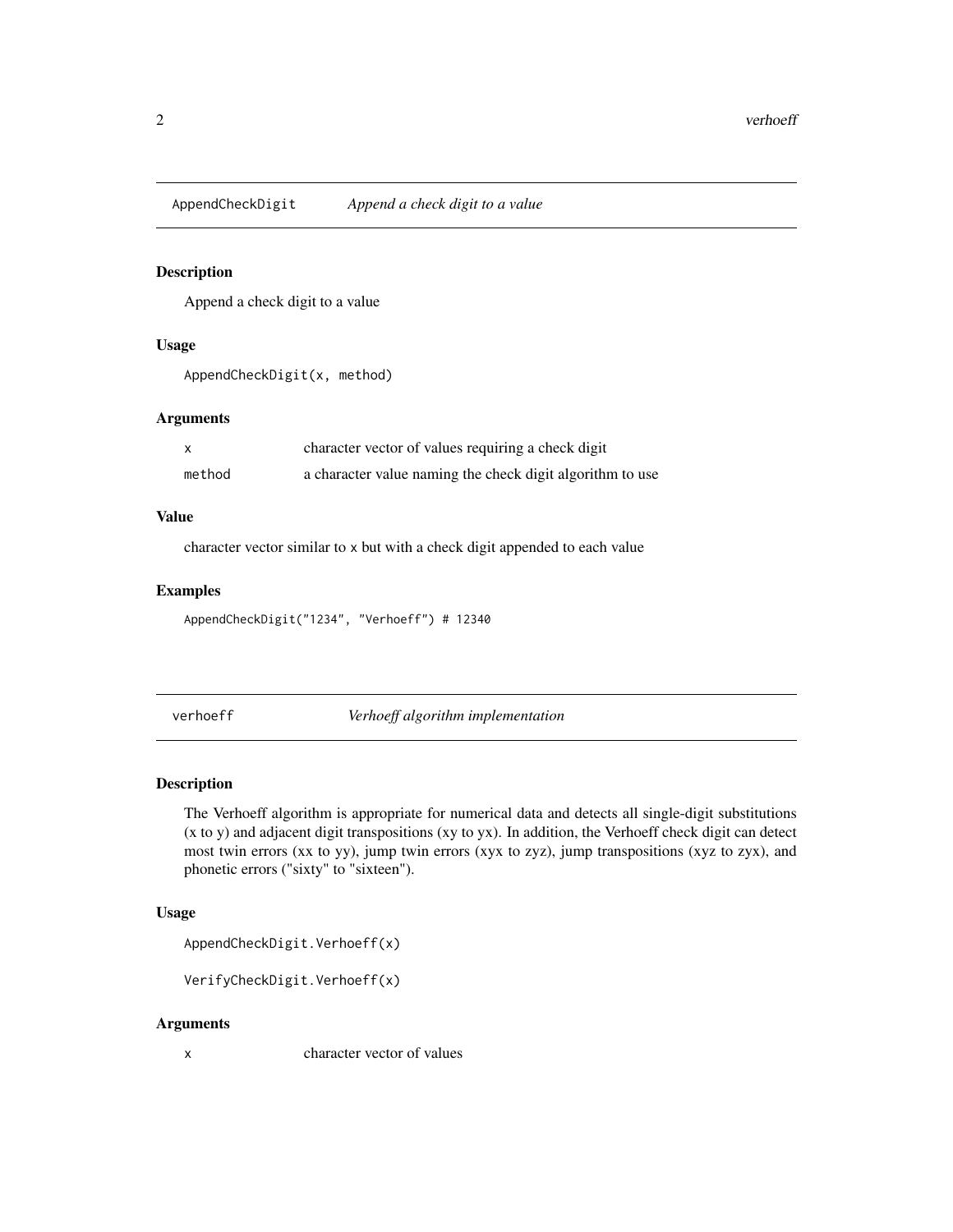#### <span id="page-2-0"></span>VerifyCheckDigit 3

#### References

Verhoeff, J. "Error Detecting Decimal Codes", Mathematical Centre Tract 29, The Mathematical Centre, Amsterdam, 1969.

VerifyCheckDigit *Verify whether a value ends with a valid check digit*

#### Description

Verify whether a value ends with a valid check digit

#### Usage

VerifyCheckDigit(x, method)

#### Arguments

|        | character vector of values to verify                      |
|--------|-----------------------------------------------------------|
| method | a character value naming the check digit algorithm to use |

#### Value

logical vector the same length as x

#### Examples

```
VerifyCheckDigit("12340", "Verhoeff") # TRUE
VerifyCheckDigit("21340", "Verhoeff") # FALSE
VerifyCheckDigit("13240", "Verhoeff") # FALSE
VerifyCheckDigit("12430", "Verhoeff") # FALSE
VerifyCheckDigit("12304", "Verhoeff") # FALSE
```